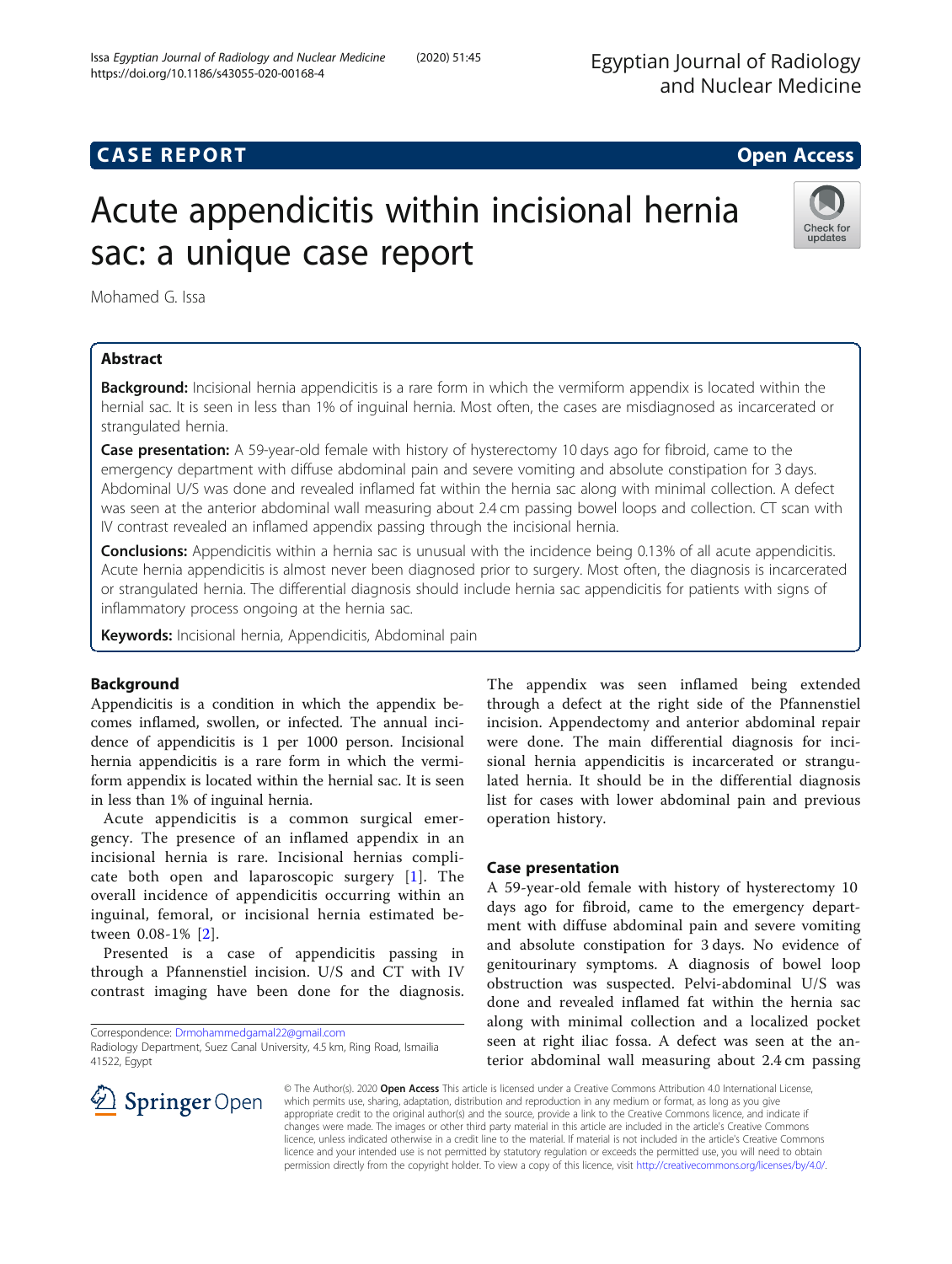bowel loops and collection. Visualized parts of bowel loops were not dilated. Caecum could not be assessed by U/S. The first differential diagnosis was incarcerated hernia. CT scan with IV contrast was done, and revealed that the appendix was passing through the incisional hernia along with bowel loops surrounded by fat stranding and signs of inflammatory process (Figs. 1 and 2). The bowel loops were not dilated. Surgical intervention was done and the appendix was seen inflamed and gangrenous mainly at its tip. It has been resected, and repair of the anterior abdominal wall was done.

Conclusion

It is estimated that 250,000 cases of acute appendicitis are diagnosed annually in the USA [[3\]](#page-2-0). Appendicitis diagnosis depends on the clinical assessment as well as radiological imaging. The most common used criteria for appendicitis diagnosis is the Alvarado score. Presence of high score is a satisfactory aid in the early diagnosis of appendicitis in men and children; however, high false positive rates were seen in women [[4](#page-2-0)].

Appendicitis within a hernia sac is unusual with the incidence being 0.13% of all acute appendicitis. Acute hernia appendicitis is almost never been diagnosed prior to surgery. Most often, the diagnosis is incarcerated or strangulated hernia [[5\]](#page-2-0).

Grey scale ultrasound has great aid in the diagnosis of acute appendicitis with sensitivity of 87%, specificity of 92%, and accuracy of 93% [\[6\]](#page-2-0). As appendicitis may present within hernias, there should be a low threshold for computed tomography assessment of hernias when there is clinical doubt about the symptoms associated with the hernia [\[7](#page-2-0)].

#### Abbreviations

CT: Computed tomography; U/S: Ultrasound; IV: Intravenous

#### Acknowledgements

Not applicable.

#### Author's contributions

Mohamed Issa is the main author who gathered the data, wrote the manuscript, and submitted it to the journal. The authors read and approved the final manuscript.

#### Funding

Not applicable.

#### Availability of data and materials

(1) DOI: 10.6084/m9.figshare.8224280

(2) <https://figshare.com/s/135c03df584daaf92f10>

The data used and/or analyzed during the current study are available from the corresponding author on reasonable request.

#### Ethics approval and consent to participate

This case report was approved by the Research Ethics Committee of the Faculty of Medicine at Suez Canal University in Egypt on Jan./11/2020; reference number of approval: PA-10-2020. The patient included in this study gave written informed consent to participate in this research.

#### Consent for publication

Written informed consent was obtained from the patient for publication of this case report and accompanying images.

#### Competing interests

The author declares that he has no competing interests.

### Received: 20 December 2019 Accepted: 17 March 2020

#### References

- 1. Sugrue C, Hogan A, Robertson I, Mahmood A, Khan WH, Barry K (2013) Incisional hernia appendicitis: a report of two unique cases and literature review. Int J Surg Case Rep. 4(3):256–258
- 2. Galiñanes EL, Ramaswamy A (2012) Appendicitis found in an incisional hernia. J Surg Case Rep 2012(8):3



Fig. 2 Coronal CT with IV contrast the inflamed appendix (yellow arrow) passing through the hernia defect. Noted fat stranding and rim of fluid collection surrounding the appendix

<span id="page-1-0"></span>